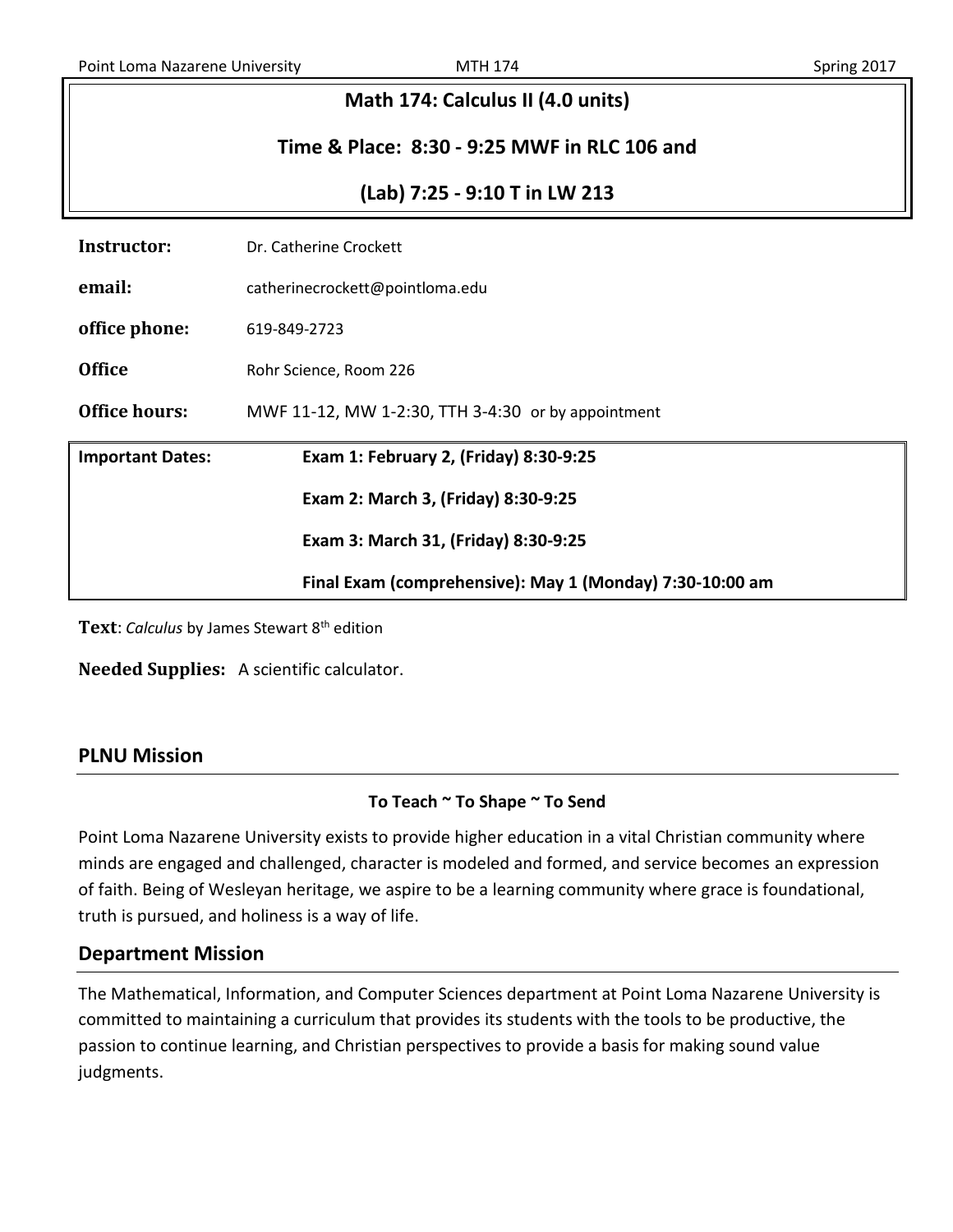A continuation of Calculus I supported by the use of computer graphics and a symbolic computer algebra system (Maxima). Topics will include: methods of integration, sequences series, elementary differential equations, polar coordinates and parametric equations. Prerequisite(s): MTH 144 or MTH 164 or equivalent.

#### **LEARNING OUTCOMES**

- Students will be able to demonstrate facility with analytical concepts.
- Students will be able to demonstrate facility with algebraic structures.
- Students will be able to use technology to solve problems.
- Students will be able to speak about their work with precision, clarity and organization.
- Students will be able to write about their work with precision, clarity and organization.
- Students will collaborate effectively in teams.
- Students will be able to identify, locate, evaluate, and effectively and responsibly use and cite information for the task at hand.
- Students will be able to gather relevant information, examine information and form a conclusion based on that information.
- Students will be able to understand and create arguments supported by quantitative evidence, and they can clearly communicate those arguments in a variety of formats.

#### **ASSESSMENT AND GRADING**

Grades for the course will be based on:

| Exams (3 at 150 points each) | 450 points   |
|------------------------------|--------------|
| Homework                     | 150 points   |
| Lab Grade                    | 150 points   |
| Final exam (comprehensive)   | 250 points   |
| Total:                       | 1,000 points |

**Grading Scale:** Approximate minimal percentages required to obtain a given grade are:

|             | [87.5,90]    | [77.5, 80]   | [67.5, 70]   | [0,60) |
|-------------|--------------|--------------|--------------|--------|
| [92.5, 100] | [82.5, 87.5] | [72.5, 77.5] | [62.5, 67.5] |        |
| [90, 92.5]  | [80, 82.5]   | [70, 72.5]   | [60, 62.5]   |        |

#### Grades in percentages

\*A percentage score lower than 60.0% will result in a course grade of F. Failure to pass at least one of the three exams or the final exam will result in a course grade of F regardless of all other grade components.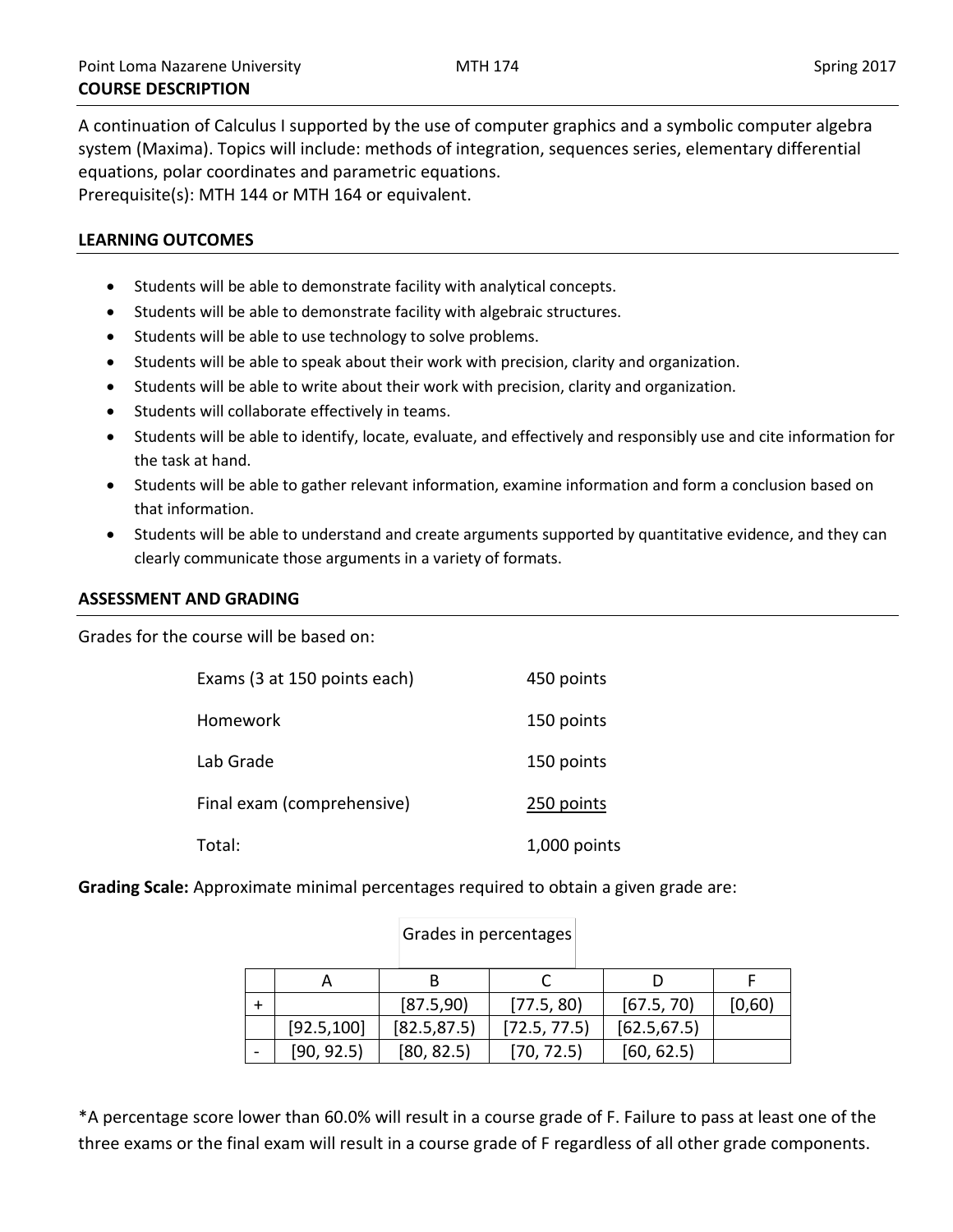Point Loma Nazarene University **MTH 174** NOST 100 Spring 2017 **Homework (15%):** Homework will be assigned every class meeting. All homework assigned in a week will be due **at the start of class** the next Wednesday. A homework assignment is late if it is not received at the start of the class on the due date. No late homework will be accepted except by prior arrangement (with me) or with a documented emergency. However, the two lowest homework scores will be dropped.

The object of the homework is to learn how to do the problems so there should be calculations on your homework using the terminology and methods of the class and not just an answer. Please be sure that your homework is stapled together and the problems are in order. Homework will be scored on a combination of completeness (with work shown) and correctness. A random selection (the same for all people) of the problems will be graded on any homework assignment

**Exams (15% each):** There are three in-class exams. If you do not take an exam you will receive a zero for it. Late exams may be taken only by prior arrangement with me or a well-documented emergency beyond your control. The examination schedule is included in the daily schedule. I do not intend to accept excuses such as poor communication with parents, benefactors, sport team sponsors and/or travel agents.

**Lab (15%):** The lab grade consists of weekly reports (30%), one lab mid-term ( 30%) and a lab final exam (40%). Lab work will be assigned every lab meeting and will be due at the start of the next lab meeting. A lab report is late if it is not received prior to the start of lab on the due date. Late reports will not be accepted; however, the lowest lab score will be dropped. Please be sure that your lab reports are organized, coherent and readable. Lab reports will be scored on a combination of completeness and correctness. A random selection (the same for all people) of the portions of the lab will be graded an any lab report.

**Final Exam (25%)**: The final is **comprehensive and is given on Monday, May 1 7:30 to 10:00 am**. The final exam date and time is set by the university at the beginning of the semester and may not be changed by the instructor.

**Class Enrollment:** It is the student's responsibility to maintain his/her class schedule. Should the need arise to drop this course (personal emergencies, poor performance, etc.), the student has the responsibility to follow through (provided the drop date meets the stated calendar deadline established by the university), not the instructor. Simply ceasing to attend this course or failing to follow through to arrange for a change of registration (drop/add) may easily result in a grade of F on the official transcript.

**Side Note:** Turn off any cell phone, pager or things that make noise while you are in class. Also, do not text or work on other classes while in class -to do so is disrespectful to your classmates and me. You may be asked to leave the class for such behavior, resulting in an absence.

# **General Advice:**

You learn mathematics by doing it yourself. You should expect to spend approximately two hours outside of class for every one hour in class working on homework and going over concepts. When doing homework, please note it is normal to not be able to do every problem correct on the first attempt. Do not be discouraged, instead seek help.

For information about the class, homework assignments, handouts or grades, please log onto canvas.pointloma.edu. There you will find all of this class information. Please let me know if you can't access the class information or have any questions.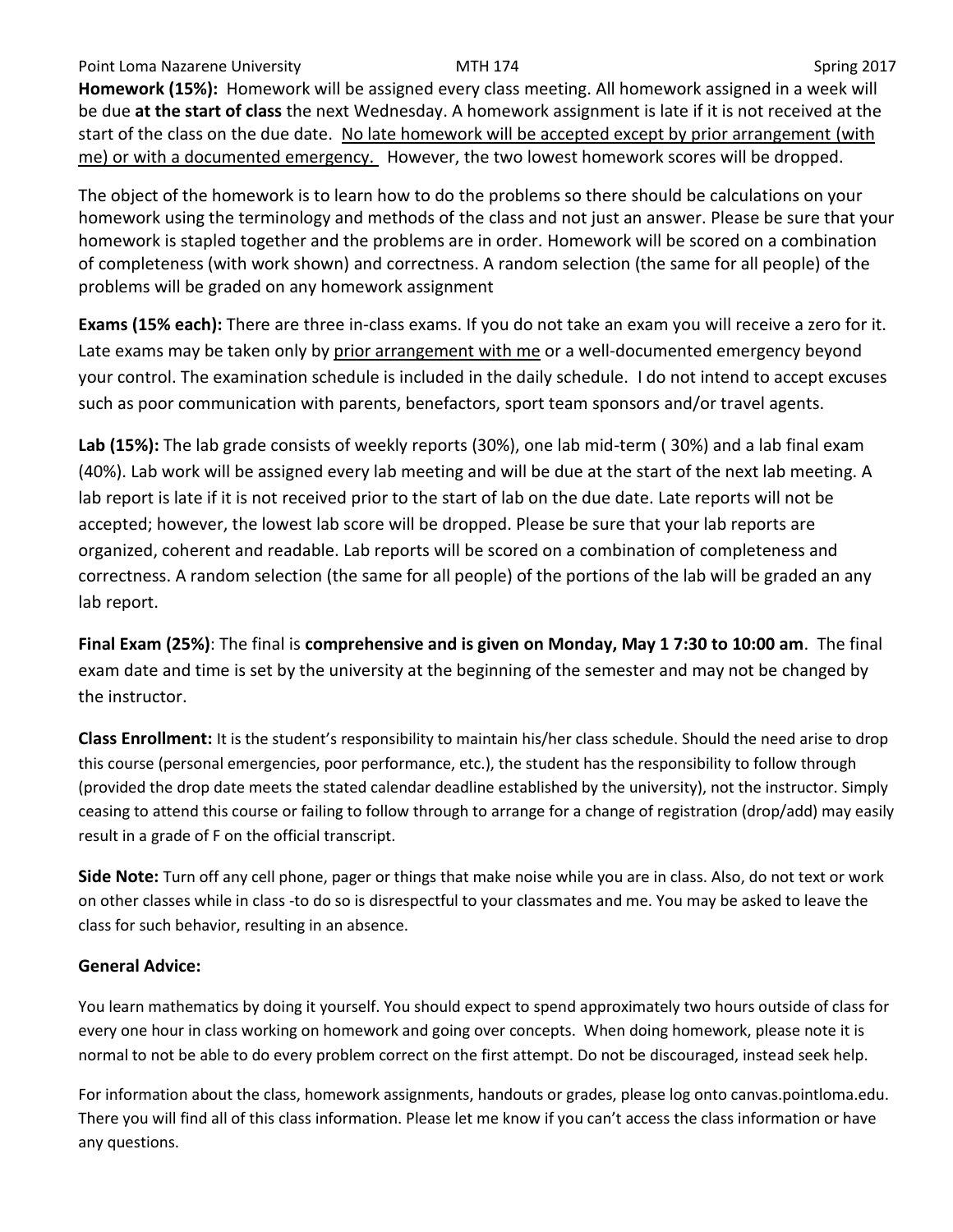- 1. Me. If you have questions, ask me. See my office hours or email [catherinecrockett@pointloma.edu](mailto:catherinecrockett@pointloma.edu)
- 2. Other classmates. Form study groups! Work together!
- 3. The MLC (in Rohr science room 230)- schedule posted outside the room.

### **University Policies:**

#### **FINAL EXAMINATION POLICY**

The final exam date and time is set by the university at the beginning of the semester and may not be changed by the instructor. This schedule can be found on the university website and in the course calendar. No requests for early examinations will be approved. Only in the case that a student is required to take three exams during the same day of finals week, is an instructor authorized to consider changing the exam date and time for that particular student.

#### **PLNU COPYRIGHT POLICY**

Point Loma Nazarene University, as a non-profit educational institution, is entitled by law to use materials protected by the US Copyright Act for classroom education. Any use of those materials outside the class may violate the law.

## **Credit Hour**

In the interest of providing sufficient time to accomplish the stated course learning outcomes, this class meets the PLNU credit hour policy for a 4-unit class delivered over 15 weeks. Specific details about how the class meets the credit hour requirements can be provided upon request.

#### **PLNU ACADEMIC HONESTY POLICY**

Students should demonstrate academic honesty by doing original work and by giving appropriate credit to the ideas of others. Academic dishonesty is the act of presenting information, ideas, and/or concepts as one's own when in reality they are the results of another person's creativity and effort. A faculty member who believes a situation involving academic dishonesty has been detected may assign a failing grade for that assignment or examination, or, depending on the seriousness of the offense, for the course. Faculty should follow and students may appeal using the procedure in the university Catalog. See **Academic Policies** for definitions of kinds of academic dishonesty and for further policy information.

## **PLNU ACADEMIC ACCOMMODATIONS POLICY**

If you have a diagnosed disability, please contact PLNU's Disability Resource Center (DRC) within the first two weeks of class to demonstrate need and to register for accommodation by phone at 619-849-2486 or by e-mail at [DRC@pointloma.edu.](mailto:DRC@pointloma.edu) See [Disability Resource Center](http://www.pointloma.edu/experience/offices/administrative-offices/academic-advising-office/disability-resource-center) for additional information.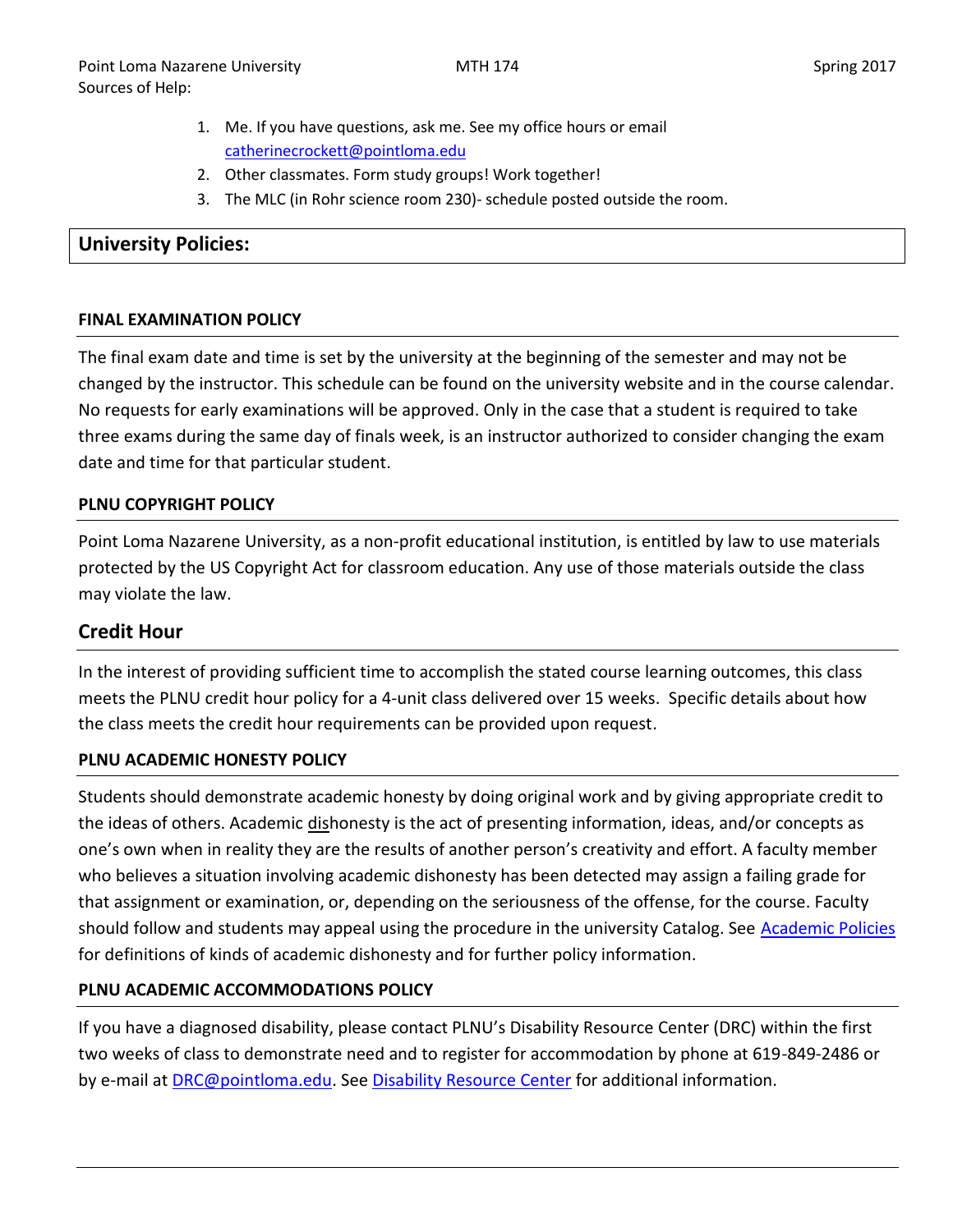Attendance is expected at each class session. In the event of an absence you are responsible for the material covered in class and the assignments given that day.

Regular and punctual attendance at all classes is considered essential to optimum academic achievement. If the student is absent from more than 10 percent of class meetings, the faculty member can file a written report which may result in de-enrollment. If the absences exceed 20 percent, the student may be deenrolled without notice until the university drop date or, after that date, receive the appropriate grade for their work and participation. See

[http://catalog.pointloma.edu/content.php?catoid=24&navoid=1581#Class\\_Attendance](http://catalog.pointloma.edu/content.php?catoid=24&navoid=1581#Class_Attendance) in the Undergraduate Academic Catalog.

# **Course Schedule:**

Please note this schedule is tentative. Any changes will be announced.

| week                              | Monday                                                       | Tuesday                                               | Wednesday                                                                 | Thursday | Friday                                                         |
|-----------------------------------|--------------------------------------------------------------|-------------------------------------------------------|---------------------------------------------------------------------------|----------|----------------------------------------------------------------|
| $\mathbf{1}$<br>$1/9-$<br>1/13    | 1/9<br>No class                                              | 1/10<br>Monday<br>schedule<br>Introduction,<br>Review | 1/11<br>6.1: Inverse Functions                                            | 1/12     | 1/13<br>6.2: Exponential<br>functions and their<br>derivatives |
| $\overline{2}$<br>$1/16-$<br>1/20 | 1/16<br>No Class<br><b>MLK</b>                               | 1/17<br>Lab $#1$                                      | 1/18<br>6.3: Logarithmic<br><b>Functions</b>                              | 1/19     | 1/20<br>6.4: Derivatives of<br>Logarithmic functions           |
| $\overline{3}$<br>$1/23-$<br>1/27 | 1/23<br>6.5: Exponential<br>Growth and Decay                 | 1/24<br>Lab $#2$                                      | 1/25<br>6.6: Inverse<br>Trigonometric<br>functions                        | 1/26     | 1/27<br>6.7: Hyperbolic<br>functions                           |
| 4<br>$1/30-$<br>2/3               | 1/30<br>6.8: Indeterminate<br>Forms and L'Hospital's<br>rule | 1/31<br>Lab $#3$                                      | 2/1<br>7.1: Integration by<br>parts                                       | 2/2      | 2/3<br>7.2: Trigonometric<br>integrals                         |
| 5<br>$2/6-$<br>2/10               | 2/6<br>7.3: Trigonometric<br>Substitution                    | 2/7<br>Lab $#4$                                       | 2/8<br>7.4: Integration of<br>rational functions by<br>partial fractions. | 2/9      | 2/10<br>Exam #1                                                |
| 6<br>$2/13-$<br>2/17              | 2/13<br>7.7: Approximate<br>Integration                      | 2/14<br>Lab $#5$                                      | 2/15<br>8.1: Arc Length                                                   | 2/16     | 2/17<br>8.2: Area of a surface<br>of revolution                |
| $\overline{7}$<br>$2/20-$<br>2/24 | 2/20<br>8.3 Applications to<br>Physics and<br>Engineering    | 2/21<br>Review                                        | 2/22<br>8.4: Applications to<br><b>Economics and Biology</b>              | 2/23     | 2/24<br>9.1: Modeling with<br>Differential equations           |